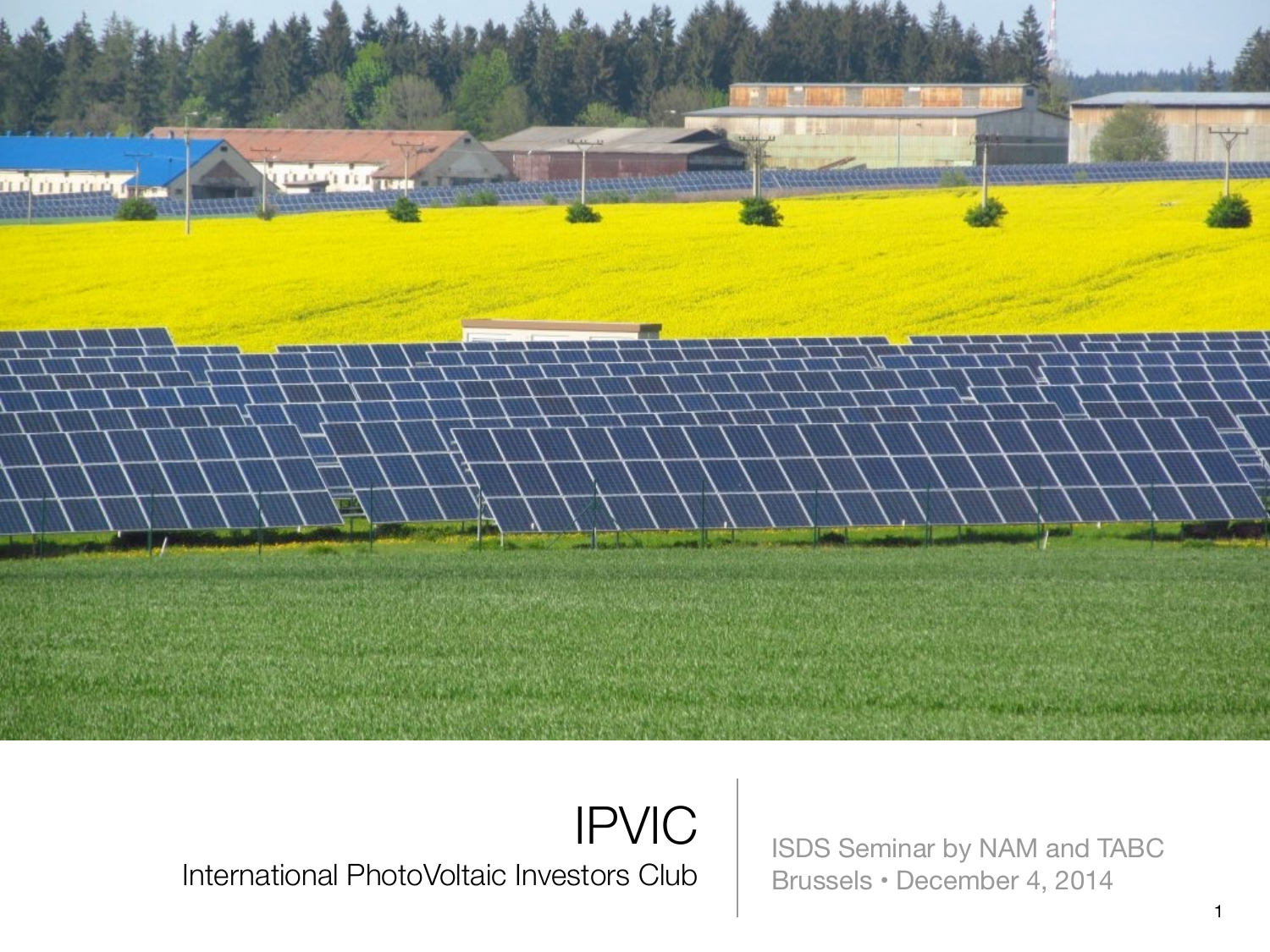## **Content**



- Who we are
- What we do
- Importance of ISDS
- Required Improvements
- Contact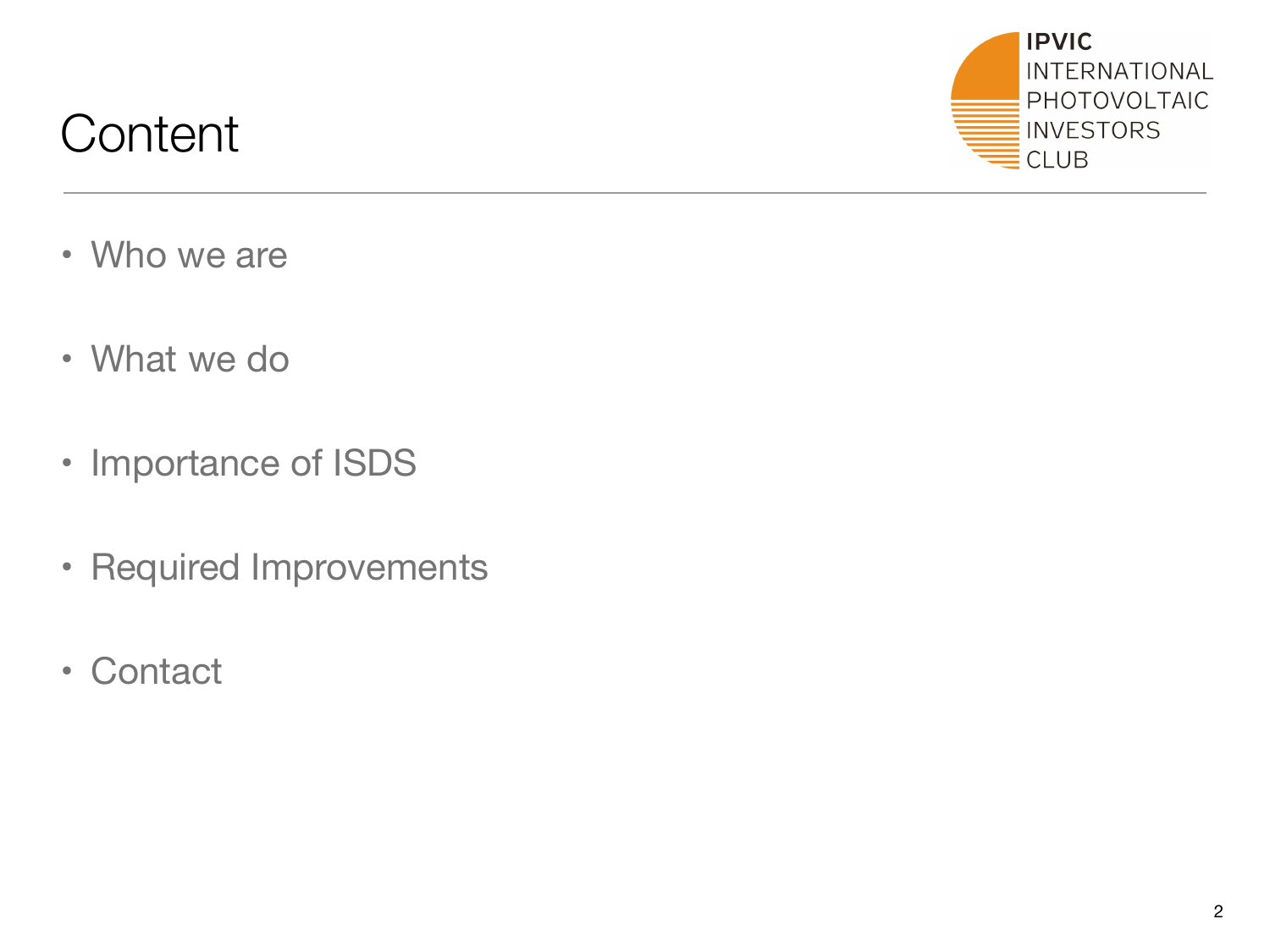

- IPVIC is a cooperation of 11 international small and medium-sized companies, who, among others, invested into solar power parks in the Czech Republic.
- The Club was founded in February 2011 as a German civil company, in order to collectively act as a group against the retroactive measures of the Czech government.
- The members are institutional and private investors with seats in Germany, Cyprus, Netherlands, Luxembourg, and United Kingdom.
- We together invested  $\epsilon$  250 million into a total capacity of solar power parks of 81 MWp.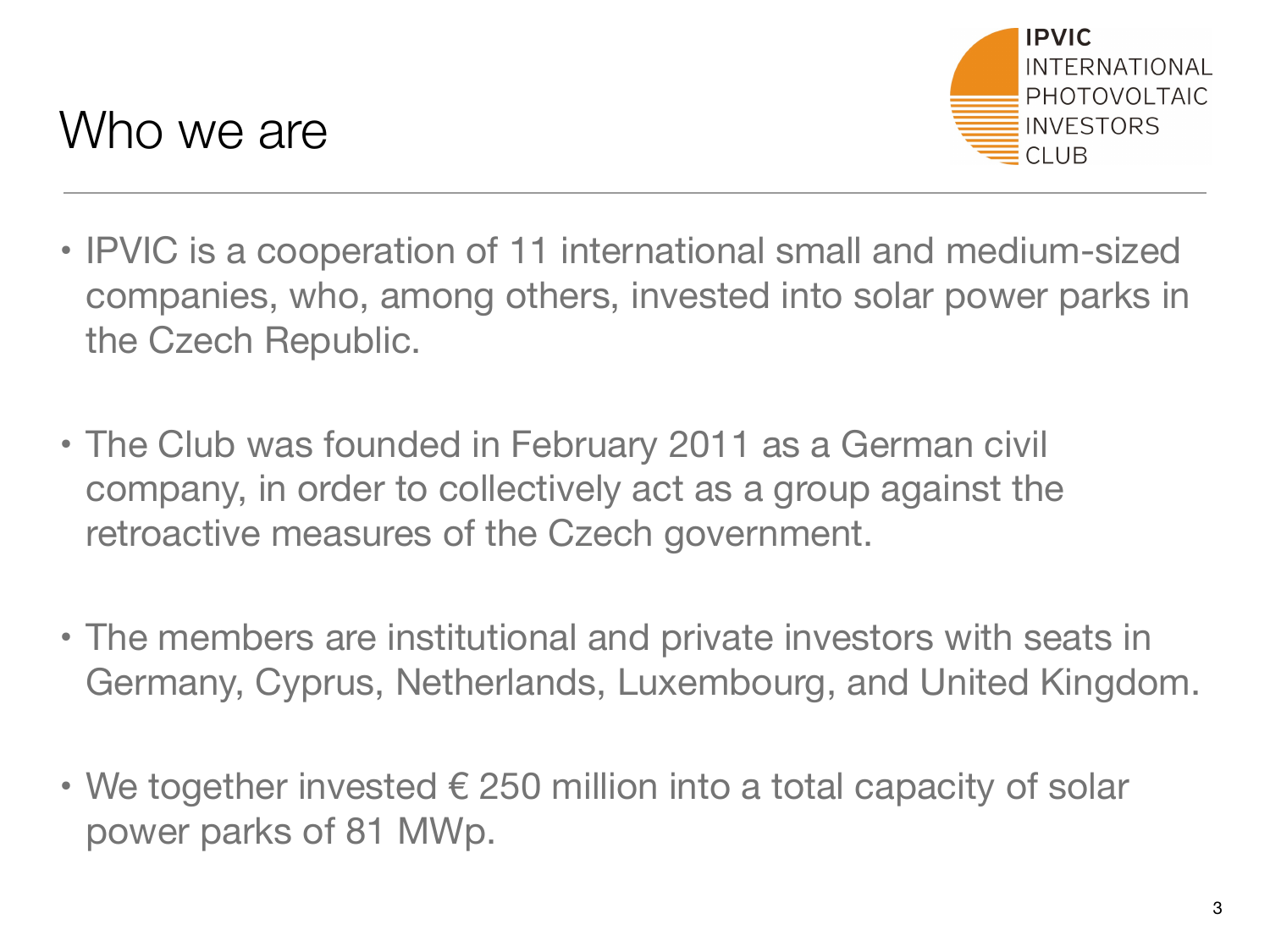

- Joint arbitration for damage compensation against the Czech government on basis of the respective bilateral investment treaties (BIT) and the Energy Charter Treaty (ECT)
- Cooperation and coordination with national and international groups on a legal and PR level
- Cost sharing pro rata amongst the members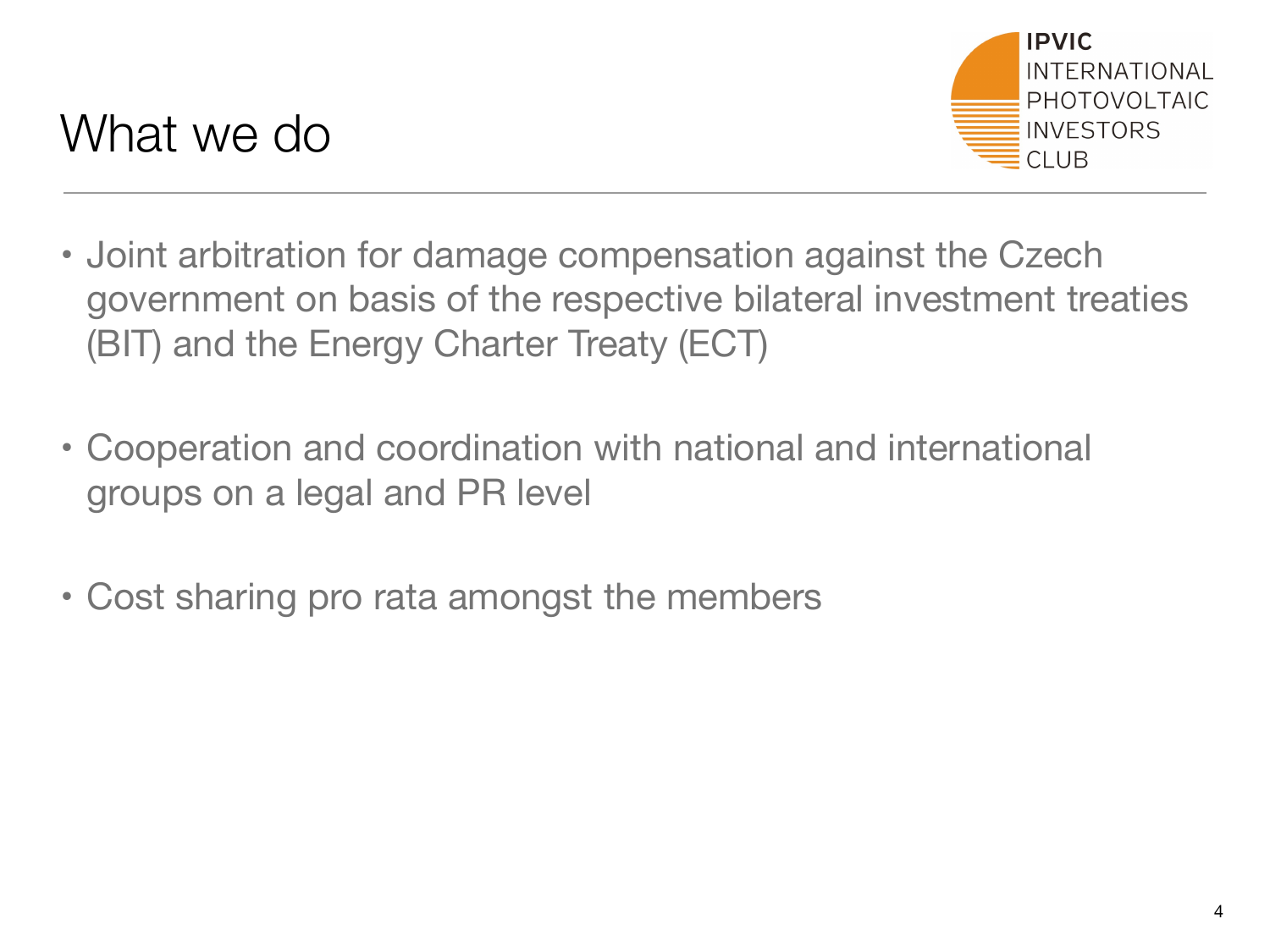



## No claims without ISDS provisions!

- Exclusively the BITs and the ECT are our legal basis
- EU law by far not sufficiently covering our cases
- Petitions at the European Commission against the offenses by the Czech government refused - 2011 and 2012.
- European Commission even applied for leave to intervene in our cases clearly positioning themselves against us (questioning the intra-EU-BITs, threatening with state aid regulations, etc.) - 2014.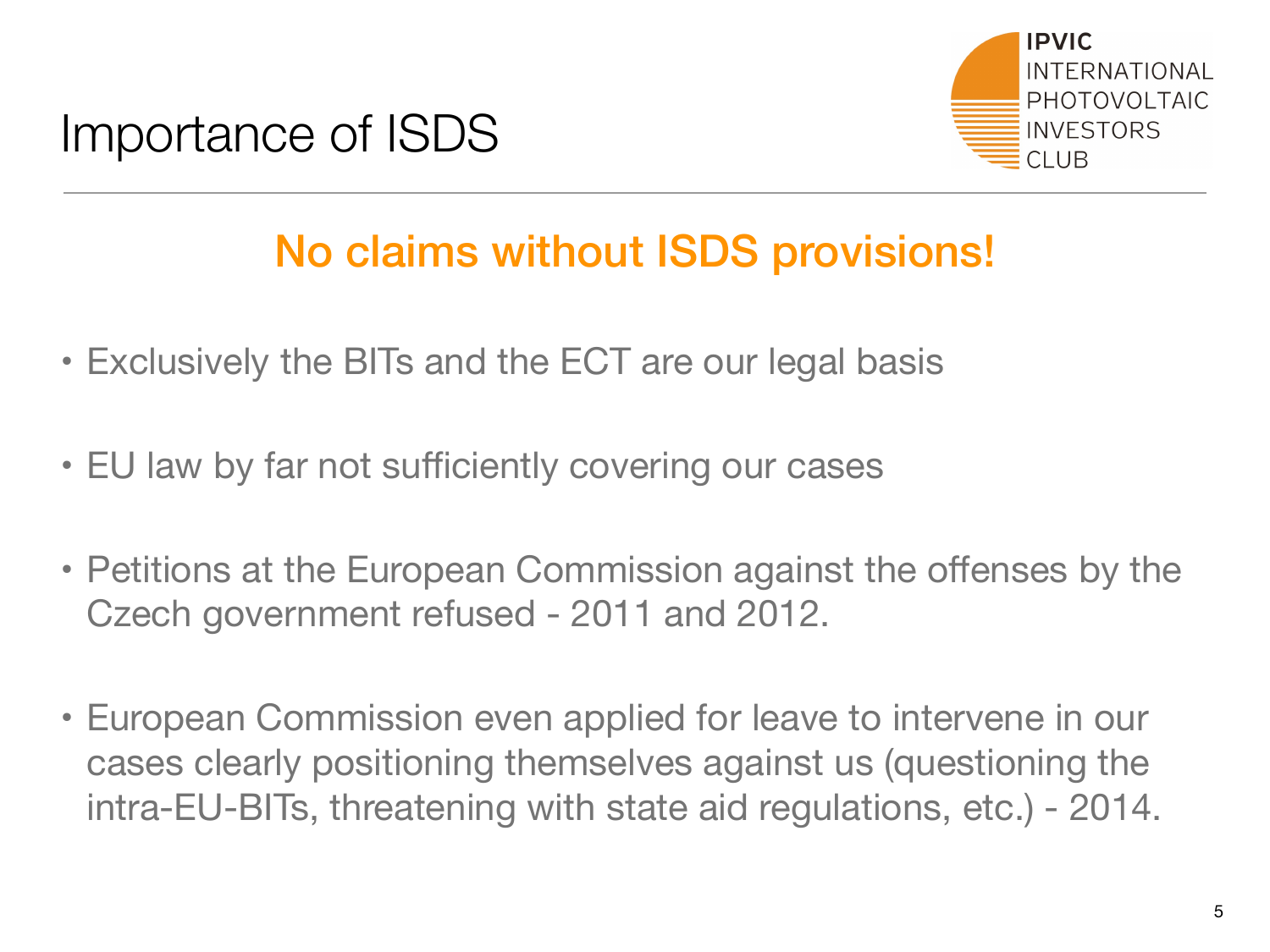

- Better access for small and medium-sized investors
- Higher transparency and better public knowledge of entire system
- Better support by respective institutions
- Full acceptance by European Commission and all national governments involved